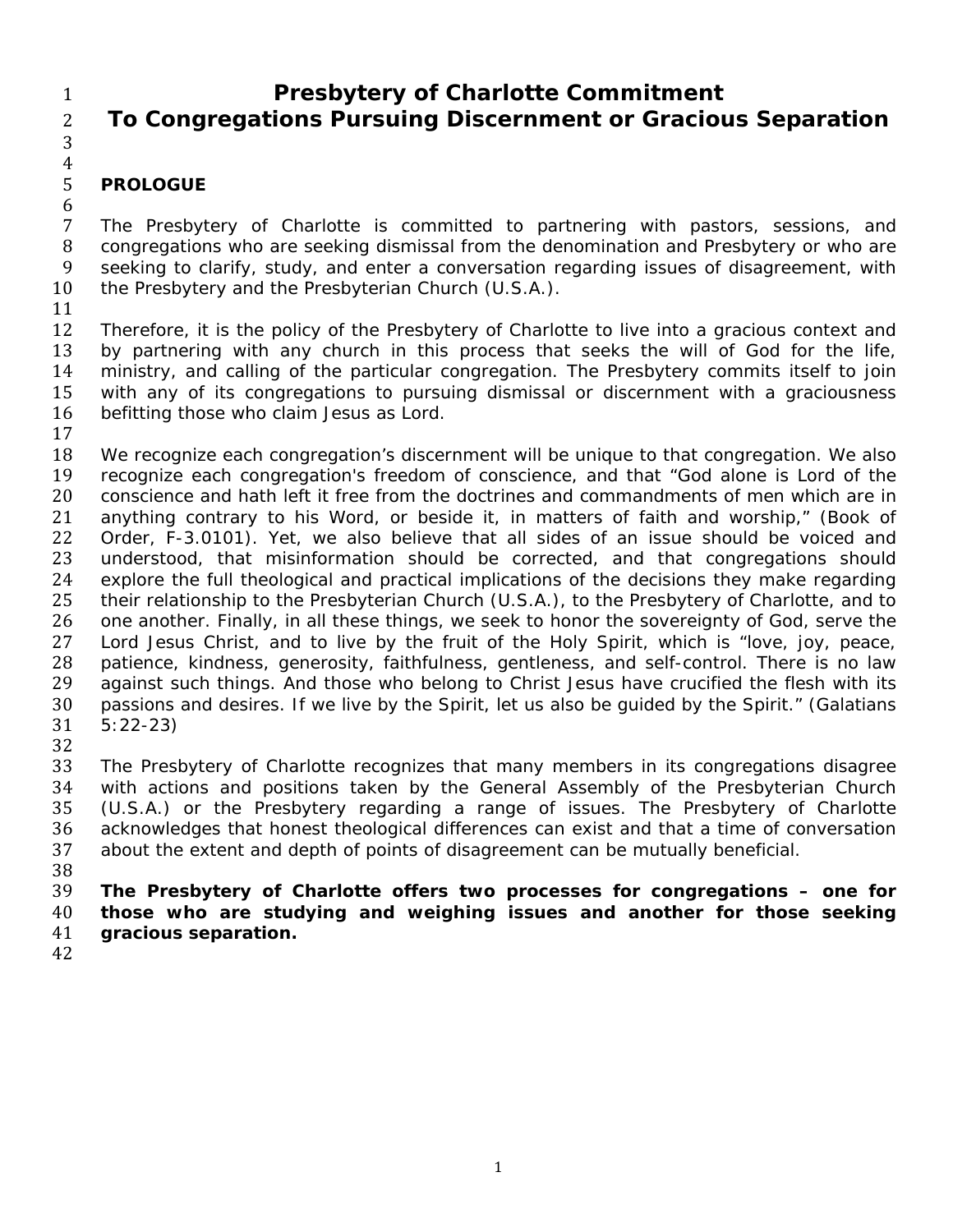## 43 **A. For Sessions seeking to clarify, study, and enter a conversation regarding**  44 **issues of disagreement, the Presbytery of Charlotte offers a process for**  45 **discernment.**

46<br>47

The purpose of this discernment process is to identify the issues, to become informed about 48 them (theologically, historically, and practically), to allow members of the congregation to 49 voice their concerns and opinions, and then to faithfully respond.

51 We acknowledge that a discernment process must be flexible. It will vary greatly with each 52 congregation depending on the congregation's size, context, and the nature of the congregation depending on the congregation's size, context, and the nature of the 53 disagreements. The discernment process is as follows:

54 

50 

55 1. The discernment process should be initiated with a request to the session. That request 56 may come from members of the congregation, a member of the session, a pastor, the 57 Committee on Ministry, or the General Presbyter. If the session agrees to proceed with 58 this discernment process, it shall notify the General Presbyter in writing of its desire to 59 engage together with the Presbytery in a time of discernment. If the session does not 60 agree to move forward with this discernment process, it shall so inform the requester 61 and the process shall end.

 2. Within a reasonable time after receiving notification from the session, the General 63 Presbyter shall appoint at least two representatives of the Presbytery, of whom one is a ruling elder from that congregation's presbytery cluster, to visit the session and review this discernment process.

- 66 3. The session shall then decide whether to move forward with this discernment process.
- 67 4. If a session decides to continue this discernment process, a special joint Task Force shall 68 be formed. The joint Task Force shall consist of an equal number of members from the 69 congregation appointed by the session and members of the Presbytery appointed by the 70 General Presbyter. The joint Task Force, numbering no more than eight total members, 71 shall reflect the diversity of the congregation and the Presbytery. The joint Task Force 72 shall select its moderator from among its members. The church's current pastoral 73 leadership may not be a member of the joint Task Force. The joint Task Force shall 74 identify and report to the session a list of issues and questions around which a<br>75 congregational conversation can be framed. congregational conversation can be framed.
- 76 5. This joint Task Force shall then arrange a series of informal congregational gatherings to<br>77 inform the congregation of the issues to be considered, present background information inform the congregation of the issues to be considered, present background information 78 about them, and listen to the views of congregation members. The joint Task Force shall 79 work with the local session to determine the schedule of, and set the agenda for the 80 congregational gatherings. These informal congregational gatherings shall be moderated 81 by the moderator of the joint Task Force and may include breakout groups, Bible<br>82 studies, and times of praver for the denomination, the Presbytery, and the studies, and times of prayer for the denomination, the Presbytery, and the 83 congregation. The Presbytery representatives on the joint Task Force shall be afforded 84 **full participation in the congregational gatherings.**
- 85 6. Upon completion of the congregational gatherings, the joint Task Force shall work with 86 the local session to arrange for an open, called session meeting for the purpose of 87 formally receiving comments from congregation members. The session shall then meet 88 Separately to consider the comments from the congregation and will decide how to 89 **faithfully respond to the issues identified and explored during the congregational** 90 gatherings.
- 91 7. Following the open called session meeting, the joint Task Force shall make a final report 92 to the General Presbyter and the session, and then be dissolved.
- 93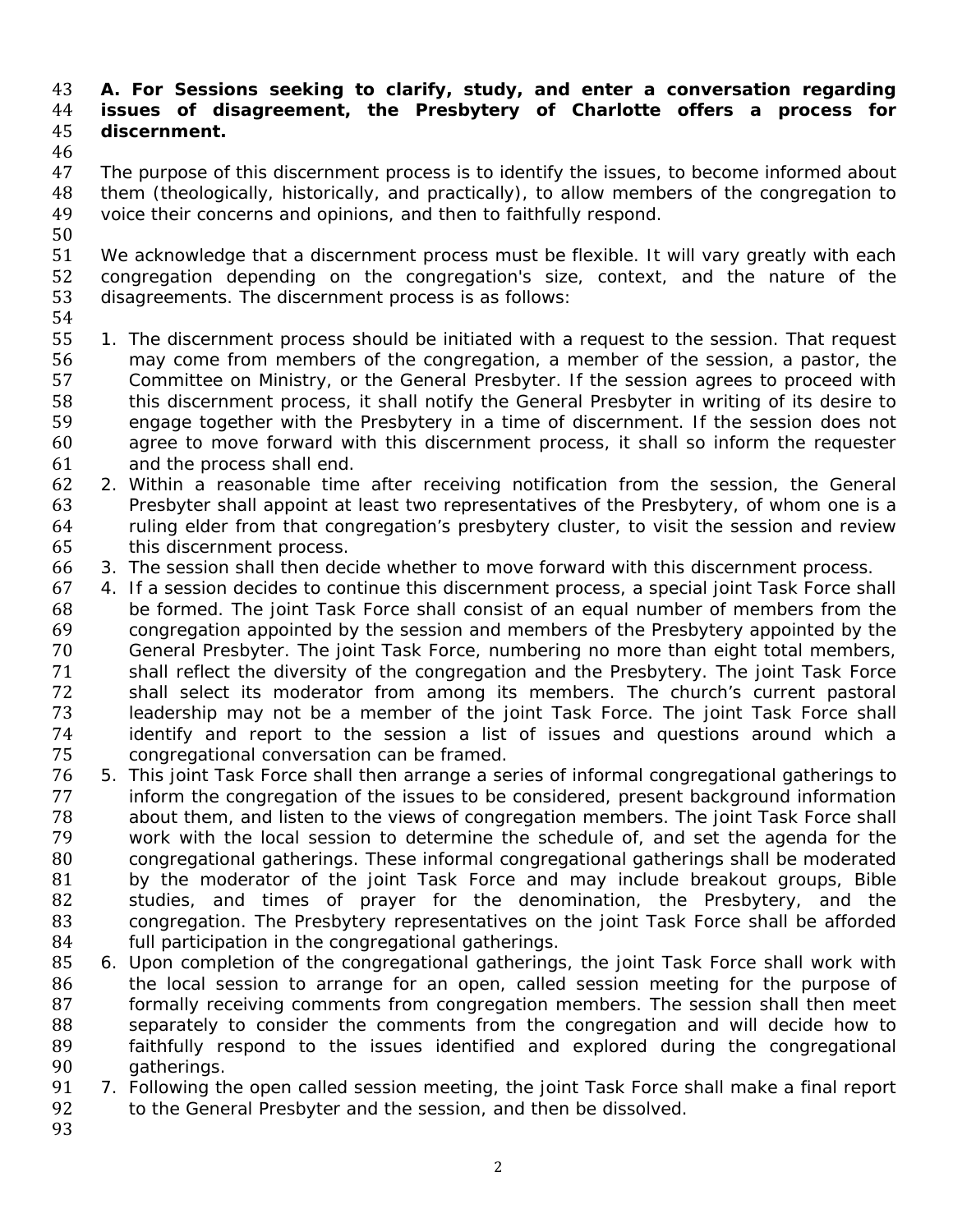## 94 **B. For congregations seeking dismissal to another Reformed body, the Presbytery**  95 **of Charlotte offers a Gracious Separation process.**

96 

98 

- 97 The Gracious Separation process is as follows:
- 99 1. The session shall notify the Presbytery in writing of its intent to seek dismissal to 100 another Reformed body.
- 101 2. Within a reasonable time after receiving notice from the session, the General Presbyter 102 shall appoint at least two representatives of Presbytery, of whom one is a ruling elder 103 from that congregation's presbytery cluster, to visit the session, to listen to and enter 104 into dialog regarding the reasons the session is seeking dismissal, and to review this 105 dismissal process. If the Session remains convinced that God's will for the particular 106 congregation is to seek dismissal, then it shall proceed to step three below. If at any 107 boint the session decides not to seek dismissal, then it is encouraged, if it has not 108 already done so, to initiate the process for discernment. (See Page 1)
- 109 3. After meeting with the representatives of Presbytery, the session shall schedule a 110 congregational gathering for the purpose of mutual dialog between the Presbytery 111 representatives, as appointed by the General Presbyter above, and members of the 112 congregation and session to clarify the concerns leading the session to seek dismissal. 113 After listening to all concerns, the Presbytery representatives shall address questions 114 raised and shall review with the congregation this dismissal process.
- 115 4. Following the congregational gathering, the session shall call for a separate meeting of 116 the congregation. Advance notice for this meeting shall be by written letter to each 117 member on the active roll of the congregation, as well as through Sunday worship 118 announcements. The letter shall be mailed at least thirty days in advance of the meeting 119 date, and public worship announcements shall be made at all worship services between 120 the date of the call and the actual congregational meeting. The Congregational Meeting 121 to consider dismissal will be moderated by a member of Presbytery (other than the 122 congregation's installed/temporary pastor). The two representatives from Presbytery 123 shall be invited to the meeting.
- 124 5. By agreement to this process, a special quorum for this congregational meeting shall be 125 one-half of the congregation's active membership, the attendees being recorded by 126 hame. If there is anyone who claims active membership in the church but whose name 127 is not on the role, they shall be allowed to attend the congregational meeting without 128 voice and may cast a provisional ballot. Final determination as to the validity of any voice and may cast a provisional ballot. Final determination as to the validity of any 129 **provisional ballot will be decided by the General Presbyter after hearing from the** 130 **individual and the session.**
- 131 6. The session shall make written proposals to the congregation recommending dismissal 132 to another specified Reformed body. All members present, as well as the 133 representatives of Presbytery, shall have the right to speak. When the discussion is 134 concluded, the vote shall be taken by written ballot of the active members of the 135 congregation present. At least two-thirds of those present and voting must vote in favor 136 of requesting dismissal to another specified Reformed body in order for the proposal to 137 be passed.
- 138 a. If a motion requesting dismissal is passed with at least the requisite two-thirds 139 **majority, then an Administrative Commission on Dismissal (ACD) of Presbytery** 140 shall begin a process of negotiation with the session to determine the terms of 141 dismissal. This process should be concluded within a reasonable time, but no 142 more than six months from the time of the congregational vote for dismissal.
- 143 b. If the terms of dismissal involve the transfer of any property by the congregation, 144 **then those terms must be returned to the congregation for a subsequent**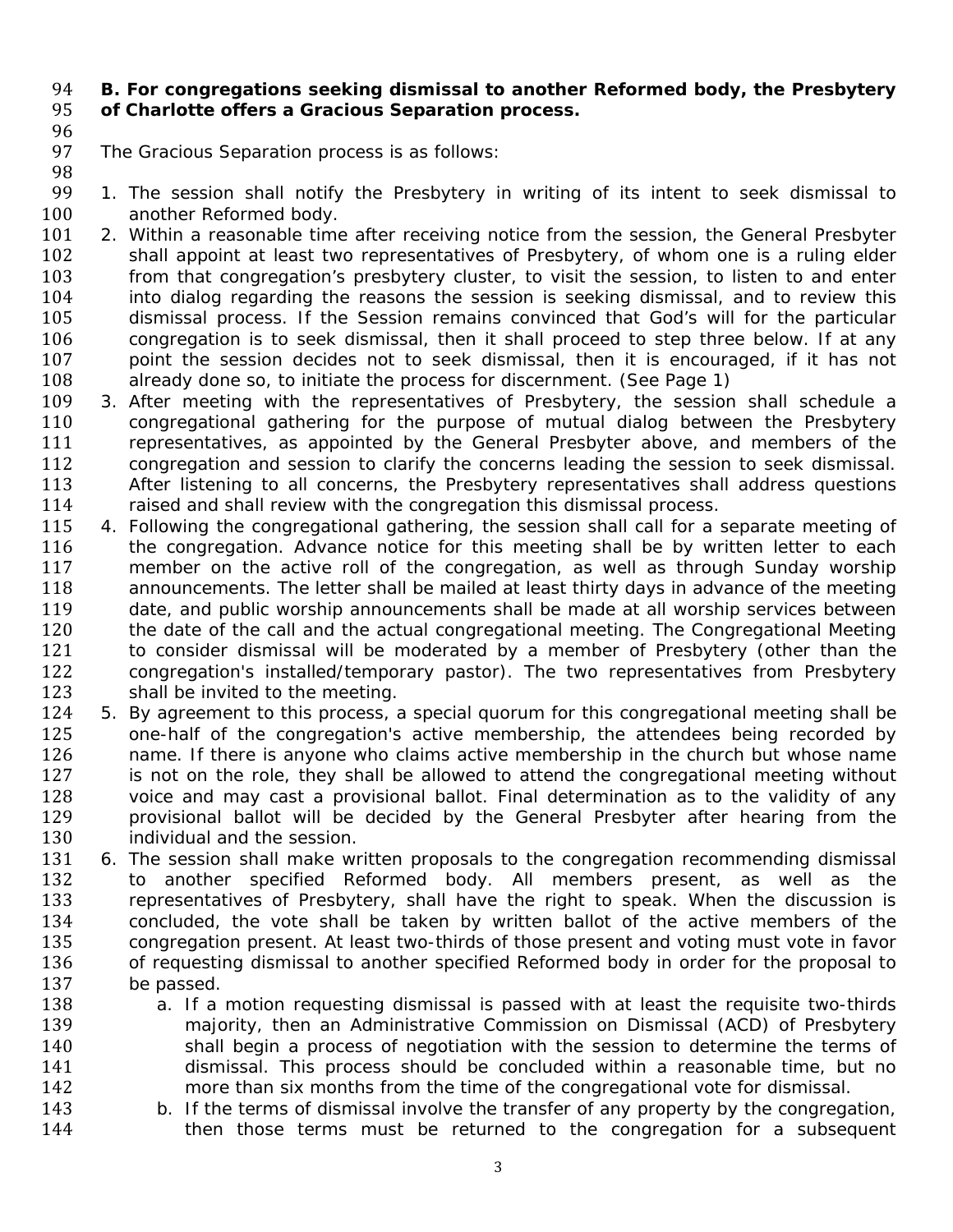145 congregational meeting, called and announced in the same manner as required **Follow For the prior meeting, and with at least one-half of the active congregation present.** The terms of dismissal must be approved by a two-thirds majority of **those present and voting.** 

149 7. In the event that the vote for the terms of dismissal, as agreed upon by the (ACD) and 150 the session, does not attain the required level of affirmative votes, then the time for 151 concluding this process shall be extended as appropriate and two choices remain open 152 to the congregation at this time.

- 153 a. It may, through the session, continue to negotiate with the (ACD) to seek 154 different terms of dismissal, and then offer these to the congregation for another 155 vote (under the same rules as the previous meeting and voting requirements); or
- 156 b. It may choose not to pursue dismissal further, in which case it must, by 157 appropriate congregational meeting and vote (under the same rules outlined 158 above for congregational meetings), rescind its request for dismissal. Should this 159 take place, the Presbytery shall continue to work with the congregation with the 160 state of reducing dissatisfaction and enhancing the relationship between the 161 Presbytery and the congregation.
- 162 8. If the majority percentage is between sixty-six and two-thirds percent and ninety 163 bercent in favor of requesting dismissal, then the congregation and the (ACD) shall 164 agree upon a fair money and/or property amount to be given to Presbytery, in order for 165 the congregation to depart with its property. Several suggested methods of resolution 166 are here offered for consideration by the (ACD) and the congregation in resolving the 167 matter, but are not stipulated as mandatory:
- 168 a. The congregation may be dismissed and take with it property equal in value to 169 **the percentage of members present and voting (i.e. if eighty per cent voted to** 170 seek dismissal, the congregation may retain and take with it eighty percent of the 171 value of its assets, and must prepare a schedule in conjunction with the (ACD) for 172 the time frame for remitting the remaining twenty percent to the Presbytery. 173 **Alternatively**,
- 174 b. The congregation may volunteer to make payments of money to the Presbytery 175 **Step 20** over a five year period to replace the lost mission and per capita money that the 176 Presbytery would otherwise have expected to receive during those five years, 177 either on a straight line basis or on a declining basis (i.e. 100% the first year, 178 80% the second year, etc.). Alternatively,
- 179 c. A congregation that attains a greater than ninety percent vote, and is thus to be 180 **permitted to depart with all of its property, shall be encouraged to voluntarily** 181 make some monetary contribution to the Presbytery. This contribution is a way of 182 expressing its gratitude for the historic work of its life as a congregation of the 183 Presbyterian Church (U.S.A.) through the Presbytery of Charlotte.
- 184 9. If more than ninety percent of those present and voting in item 6.a. above, vote at the 185 congregational meeting to request dismissal, the Presbytery shall agree to the dismissal, 186 permitting the congregation to depart with all of its property intact.
- 187 10. The session of a congregation voting in favor of requesting dismissal shall work with the 188 (ACD) of the Presbytery to address the following:
- 189 a. Church's name: A congregation that is approved for dismissal may take its name 190 with it, except that it shall take appropriate action to remove any reference to the 191 Presbyterian Church (U.S.A.) from its formal legal name.
- 192 b. Membership: Prior to the final vote of Presbytery for dismissal, the presbytery 193 and the congregation shall take all steps possible in order to provide for the 194 **pastoral care and congregational life of those members who do not wish to depart** 195 **the Presbyterian Church (U.S.A.).** Their protection and nurture shall be a matter